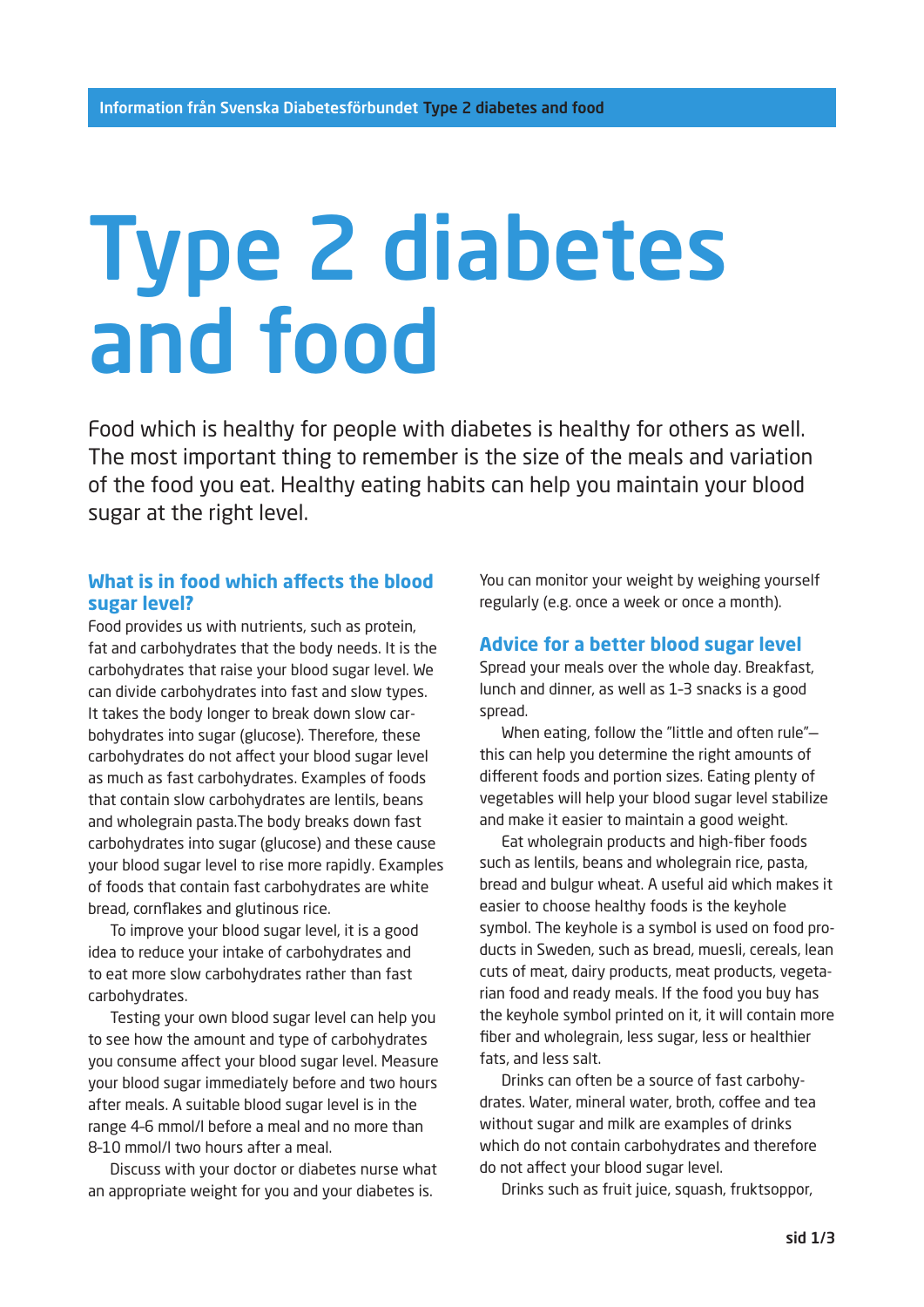soft drinks and cider can contain large amounts of carbohydrates that affect blood sugar level. Soda pops and soft drinks are often available in sugarfree versions, which do not affect blood sugar levels as much.

**"Treats"** Confectionery, chocolate, ice cream, crisps, dried fruit, dates, buns, cakes and biscuits are considered to be "treats". This means that these foods should be limited to a couple of times a week and only in small quantities each time. Make a distinction between weekdays and parties. Nuts and olives can be good alternatives to treats. Try not to eat more than 0.5 dl of nuts a maximum of five times a week.

# **Eat fats that are healthier for the blood and reduce the risk to your heart and cardiovascular system**

It is not just carbohydrates that you need to consider if you have diabetes. Also eating fats that are healthier for the blood can reduce the risk of cardiovascular disease. You can do this by eating the right amount of fat—of the right type.

Healthy fats are unsaturated and monounsaturated fats which occur in oil, fish, nuts, seeds and avocado. Cut down on saturated fats, which you find in butter, cheese, crème fraîche and chocolate.

## **Food containing carbohydrates**

**Vegetables & root vegetables.** Eat all types of at least 250 g of vegetables and root vegetables, both raw and cooked, per day and preferably more.

**Fruit & berries.** The right amount is about 1–3 portion of fruit per day. Eat only one piece of fruit on each occasion. One piece of fruit is equivalent to 2 dl of berries. Avoid dried fruit.

**Bean, lentils & peas.** These are particularly valua-

ble sources of slow carbohydrates and are high in fiber. They also contain healthy proteins and lots of nutrients.

**Rice & pasta.** You should ideally choose wholegrain products. Other healthy alternatives include bulgur wheat, barley, wheat berry and quinoa.

**Potatoes.** Boiled potatoes are a good way of satisfying your appetite. Mashed potatoes will rapidly raise your blood sugar level. French fries often contain too much fat.

**Bread & flour.** Choose wholegrain bread containing at least 5 g dietary fiber per 100 g. Look out for the keyhole symbol on bread.

## **Food containing fat and protein**

**Meat, poultry, fish, egg, cheese & cottage cheese.** Cut down on the amount of beef and pork you eat. Eat fish and sea food of all kinds, 2–3 times a week. Healthy sandwich filling or toppings include mackerel in tomato sauce, tuna, cottage cheese, egg and lean cuts of meat. Choose keyhole-marked products, such as sausages, liver pâté and cheese.

**Unsaturated fat.** Use liquid fats and oils for cooking and keyhole-marked fats for sandwiches.

**Nuts and peanuts.** Contain healthy fats. A guideline amount is 0.5 dl five times a week.

**Milk, buttermilk-flavored yogurt & yogurt.** The right amount is about 5–6 dl per day but do not drink more than one glass (2 dl) on each occasion. Choose natural keyhole-marked types, as flavored varieties usually contain large amounts of added sugar.

## **Other**

**Sweeteners.** If you want to sweeten coffee, tea,